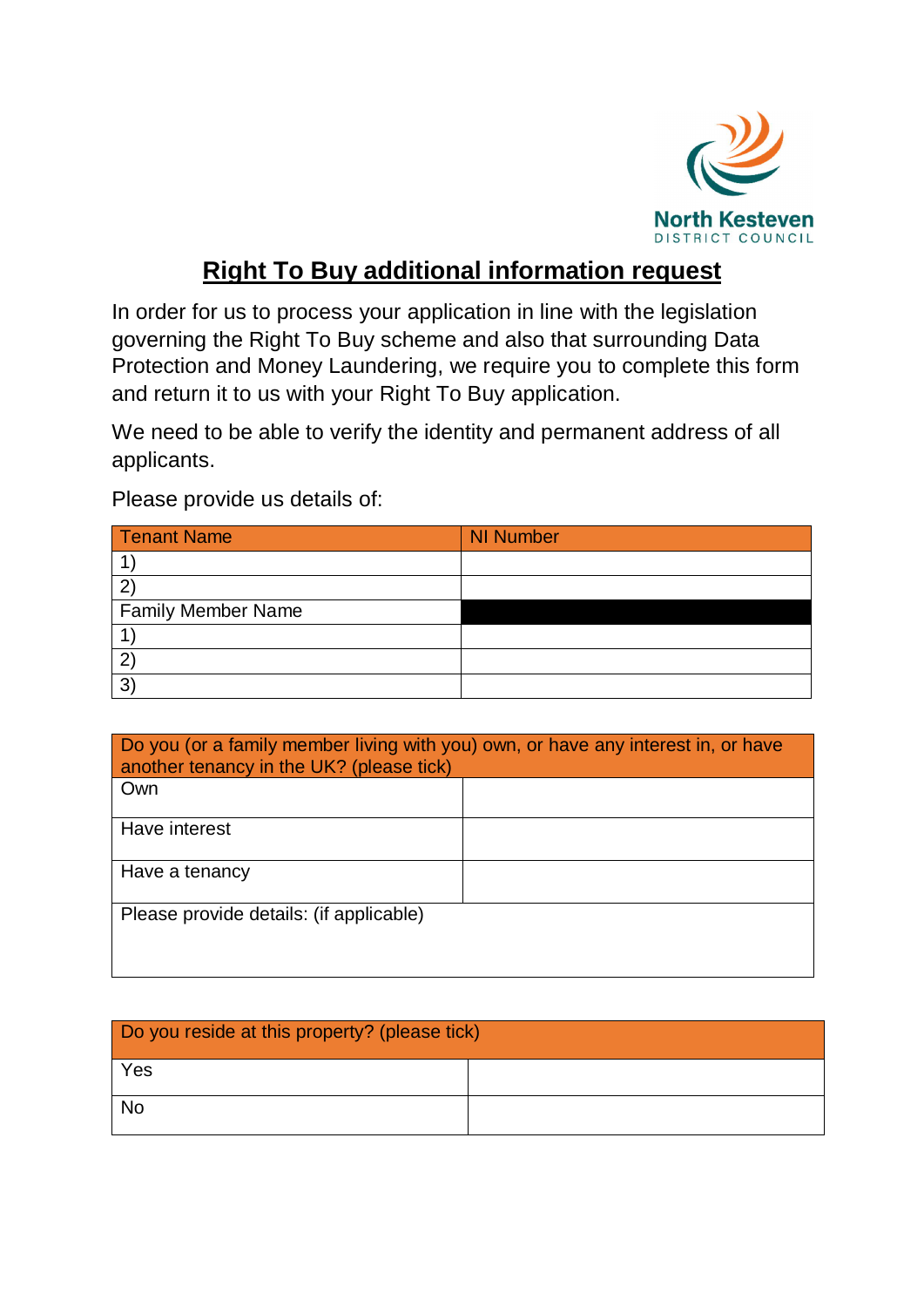| Do you (or a family member living with you) own, have any interest, or have a<br>tenancy outside the UK? (please tick) |  |  |
|------------------------------------------------------------------------------------------------------------------------|--|--|
| Own                                                                                                                    |  |  |
| Have interest                                                                                                          |  |  |
| Have a tenancy                                                                                                         |  |  |
| Please provide details: (if applicable)                                                                                |  |  |

## **We are required to comply with the Money Laundering Regulations and to policies adopted worldwide by financial and government authorities, preventing the use of laundering systems to disguise the proceeds of crime.**

Please give details of how you wish to finance the purchase of your property through the Right To Buy scheme:

| Will you require a mortgage in full or in part payment of the sale price? (please tick) |  |  |
|-----------------------------------------------------------------------------------------|--|--|
| Full mortgage                                                                           |  |  |
| Part mortgage                                                                           |  |  |
| No mortgage required                                                                    |  |  |
| Name of the mortgage provider:                                                          |  |  |

| Are you receiving a financial gift to purchase the property? (please tick) |  |
|----------------------------------------------------------------------------|--|
|                                                                            |  |
|                                                                            |  |
|                                                                            |  |
| Yes                                                                        |  |
|                                                                            |  |
|                                                                            |  |
|                                                                            |  |
| <b>No</b>                                                                  |  |
|                                                                            |  |
|                                                                            |  |
| If yes, please give details:                                               |  |
|                                                                            |  |
|                                                                            |  |
|                                                                            |  |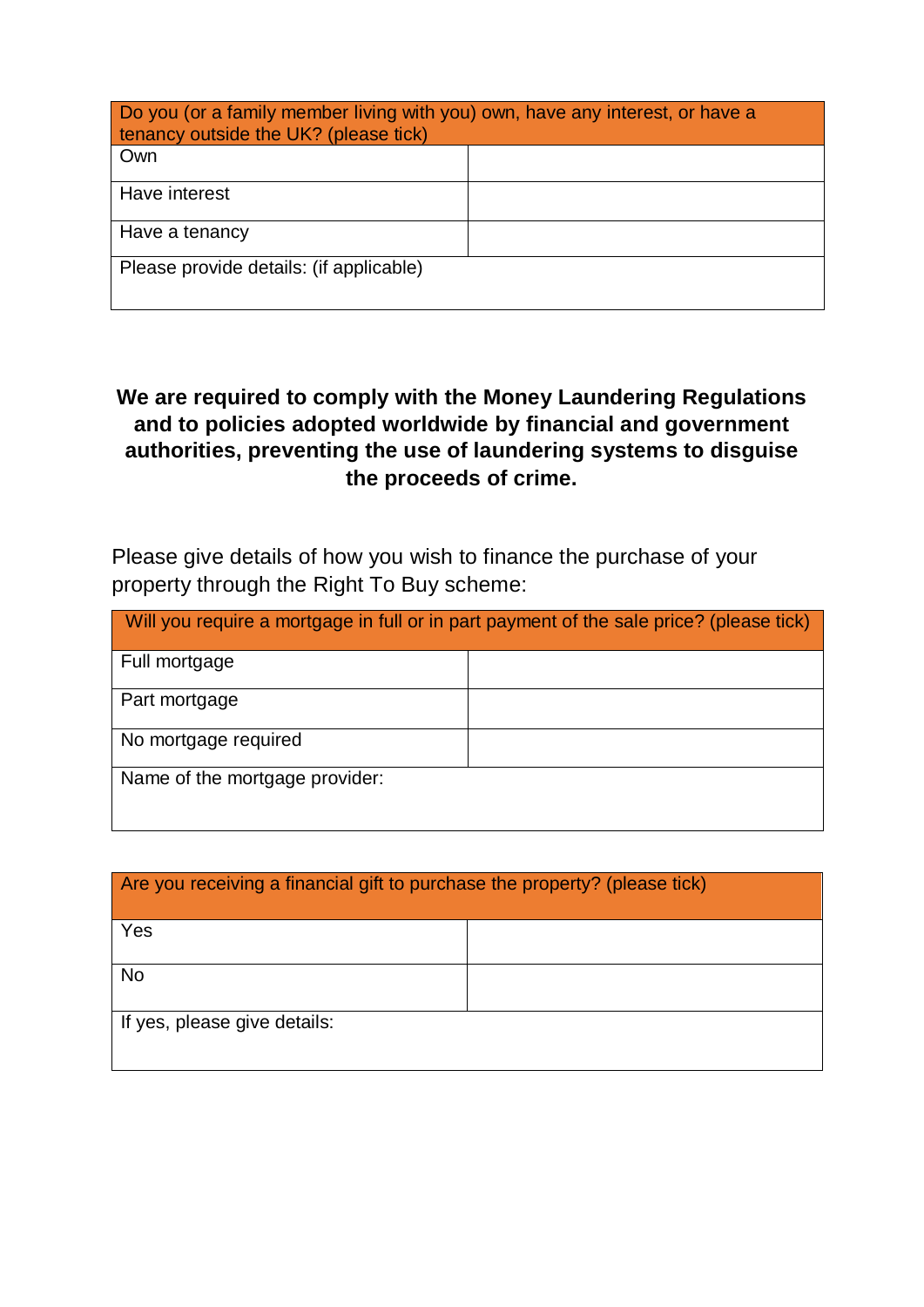| Will the property be paid by an inheritance? (please tick) |  |  |
|------------------------------------------------------------|--|--|
| Yes                                                        |  |  |
| <b>No</b>                                                  |  |  |
| If yes, please give details:                               |  |  |

| Are you using savings to pay for the property? (please tick) |  |  |
|--------------------------------------------------------------|--|--|
| All savings                                                  |  |  |
| Part savings                                                 |  |  |
| No savings being used                                        |  |  |
| If all or part savings are being used, please give details:  |  |  |

| Please give details of any other means being used to pay for the property<br>purchase: (please use box below) |
|---------------------------------------------------------------------------------------------------------------|
|                                                                                                               |
|                                                                                                               |
|                                                                                                               |
|                                                                                                               |
|                                                                                                               |
|                                                                                                               |
|                                                                                                               |
|                                                                                                               |
|                                                                                                               |

**Any tenant or family member who is subject to certain Court Orders (or who a Court Hearing date pending) will not be eligible for the Right to But scheme until such time as the Order has ended.**